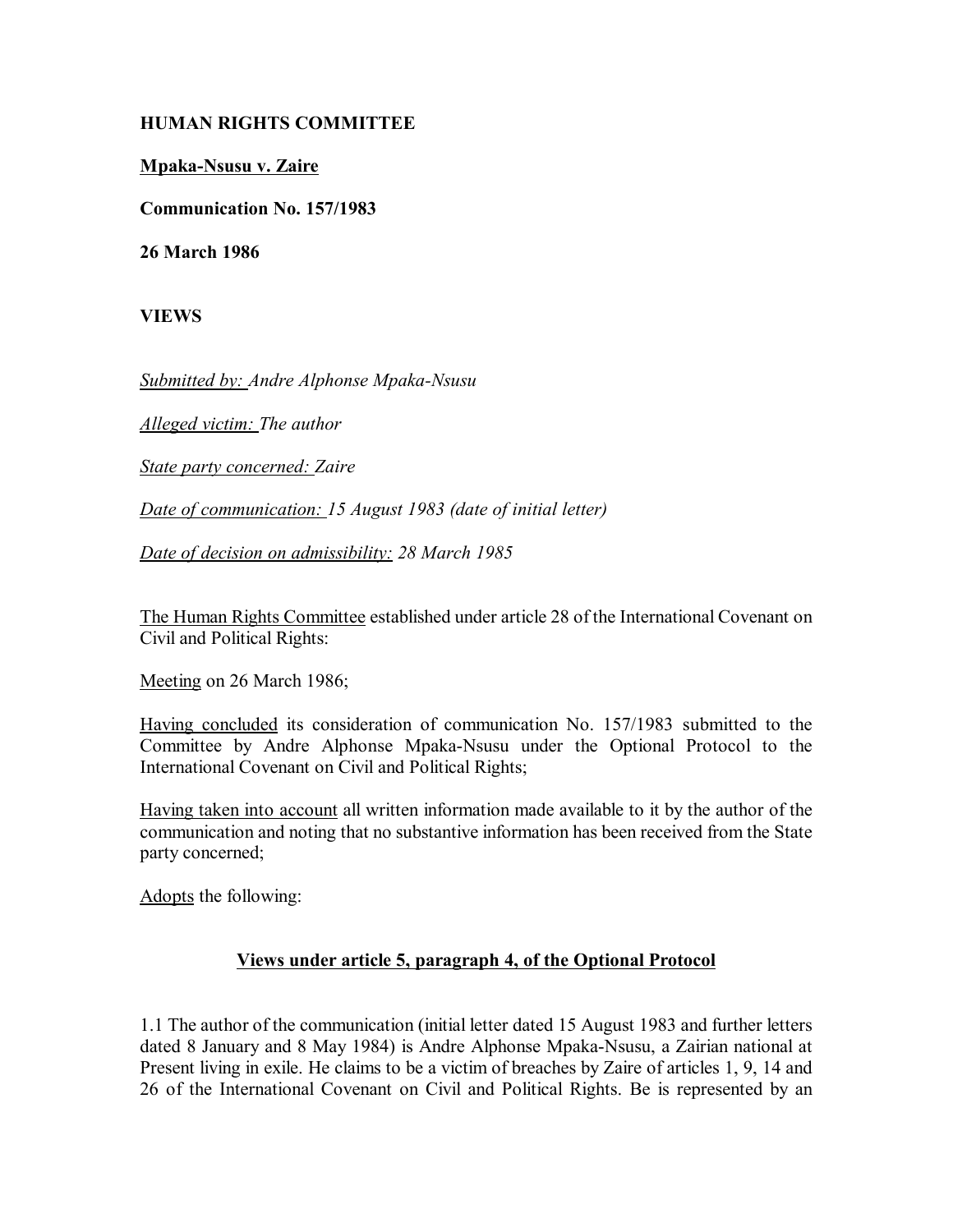## attorney.

1.2 The facts as described by the author are as follows: on 21 November 1977 he presented his candidacy for the presidency of the Mouvement populaire de Ia revolution (MPR) and, at the same time, for the presidency of Zaire in conformity with existing Zairian law. After the rejection of his candidacy - which he alleges was in contravention of law No. 77-029 (concerning the organization of presidential elections) - Mr. Mpaka-Nsusu, on 31 December 1977, submitted a proposal to the Government requesting recognition of a second, constitutionally permissible, party in Zaire, the Federal Nationalist Party (PANAFE).

1.3 He claims that he acted in accordance with article 4 of the Constitution of 24 June 1967 which envisages a two-party system, but despite this he was arrested on 1 July 1979 and detained without trial until 31 January 1981 in the prison of the State Security Police (CNRI). He claims that his detention was based on unfounded charges of subverting State security. After being released from prison, he was banished to his village of origin for an indefinite period. This banishment ended de facto on 15 February 1983 when he fled the country.

1.4 The author states that although he filed a suit on 1 October 1981 before the Supreme Court of Justice of Zaire ((i) contesting the legality of the Institutionalization of MPR as sole party as being counter to the dual party structure set out in the Constitution; (ii) therefore requesting that parts of laws go. 74-020 of 15 August 1974 and No. 80-012 of 15 November 1980 be declared Unconstitutional (modifying by ordinary law constitutional Provisions); and (iii) seeking reparation for damages suffered during detention), the Supreme Court of Justice refused to consider it. Furthermore, the author notes that individuals nave no access to the Constitutional Court of Zaire. Accordingly, the author contends that he has exhausted all domestic remedies available to him.

2. By its decision of 9 November 1983, the Human Rights Committee transmitted the communication under rule 91 of the provisional rules of procedure to the State party concerned, requesting information and observations relevant to the question of admissibility of the communication in so far as it might raise issues under articles 9, 25 and 26 Of the Covenant. The Committee also requested the State party to transmit to the Committee any copies of court orders or decisions relevant to the case. Furthermore, the Committee requested the author to provide more detailed information concerning the grounds for alleging violations of article 1 of the Covenant.

3. In response to the Committee's request, the author, by a letter dated 8 January 1984, explained that the people of Zaire, in a constitutional referendum held from 4 to 24 June 1967, had declared themselves in favour of a bipartisan constitutional system. He asserted that it was contrary to the Constitution of Zaire, in particular article 39, to prohibit the establishment of a second political party, and that he had been a victim of persecution because of his political activities as leader of PANAFE.

4. By a note dated 18 January 1984, the State party informed the Committee that an inquiry into the case of Mr. Mpaka-Nsusu was in progress in Zaire and that a reply would be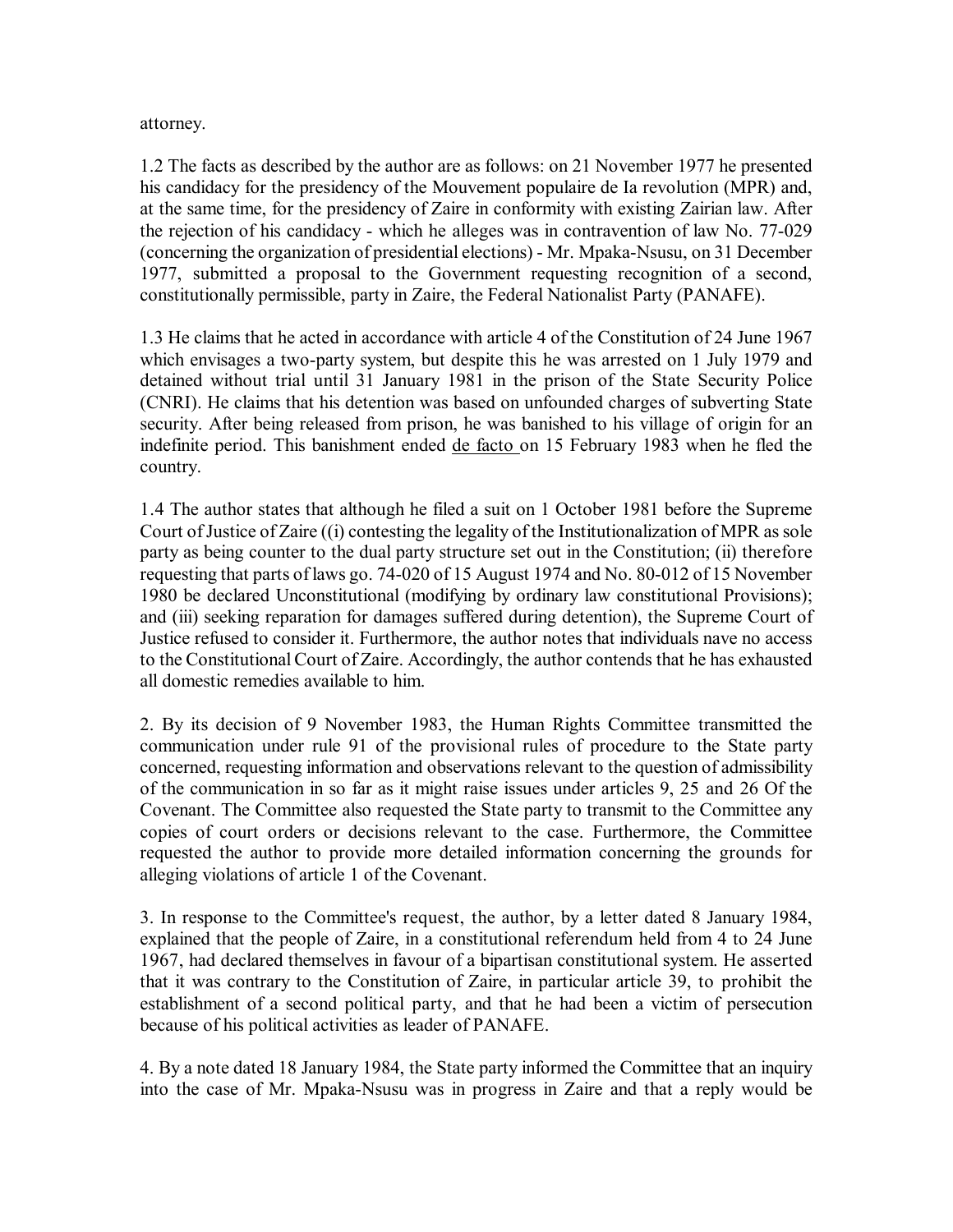forwarded to the Committee by the end of February 1984. By a note dated 6 April 1984, the State party informed the Committee that the inquiry had not yet been completed and that a reply would be submitted by the end of April. No further submission from the State party has been received, despite repeated reminders.

5. Before considering a communication on the merits, the Committee must ascertain whether it fulfils all conditions relating to its admissibility under the Optional Protocol. With regard to article 5, paragraph 2 (a), of the Optional Protocol, the Committee had not received any information that the subject-matter had been submitted to another procedure of international investigation or settlement. Accordingly, the Committee found that the communication was not inadmissible under article 5, paragraph 2 (a), of the Optional Protocol. The Committee was also unable to conclude that in the circumstances of the case there were effective remedies available to the alleged victim which he had failed to exhaust. Accordingly, the Committee found that the communication was not inadmissible under article 5, paragraph 2 (b), of the Optional Protocol.

6. On 28 March 1985, the Human Rights Committee therefore decided that the communication was admissible, and in accordance with article 4, paragraph 2, of the Optional Protocol, reguested the State party to submit to the Committee, within six months of the date of the transmittal to it of the Committee's decision, 'written explanations or statements clarifying the matter and the remedy, if any, that might have been taken by it.

7.1 The time-limit for the State party's submission under article 4, paragraph 2, of the Optional Protocol expired on 2 November 1985. No submission has been received from the State party-

7.2 No further submission has been received from the author.

8.1 The Human Rights Committee, having considered the present communication in the light of all the information made available to it, as provided in article 5, paragraph 1, of the Optional Protocol, hereby decides to base its views on the following facts, which have not been contested by the State party.

8.2 Mr. Andre Alphonse Mpaka-Nsusu is a Zairian national at present living in exile. In 1977, he presented his candidacy for the presidency of Zaire in conformity with existing Zairian law. His candidacy, however, was rejected. On 1 July 1979, he was arrested and subsequently detained in the prison of the State Security Police without trial. until 31 January 1981. After being released from prison he was banished to his village of origin for an indefinite period. He fled the country on 15 February 1983.

9.1 In formulating its views, the Human Rights Committee also takes into account the failure of the State party to furnish any information and clarifications necessary for the Committee, to facilitate its tasks. In the circumstances, due weight must be given to the author's allegations. It is implicit in article 4, paragraph 2, of the Optional Protocol that the State party has the duty to investigate in good faith all allegations of violation of the Covenant made against it and its authorities, and to furnish to the Committee the information available